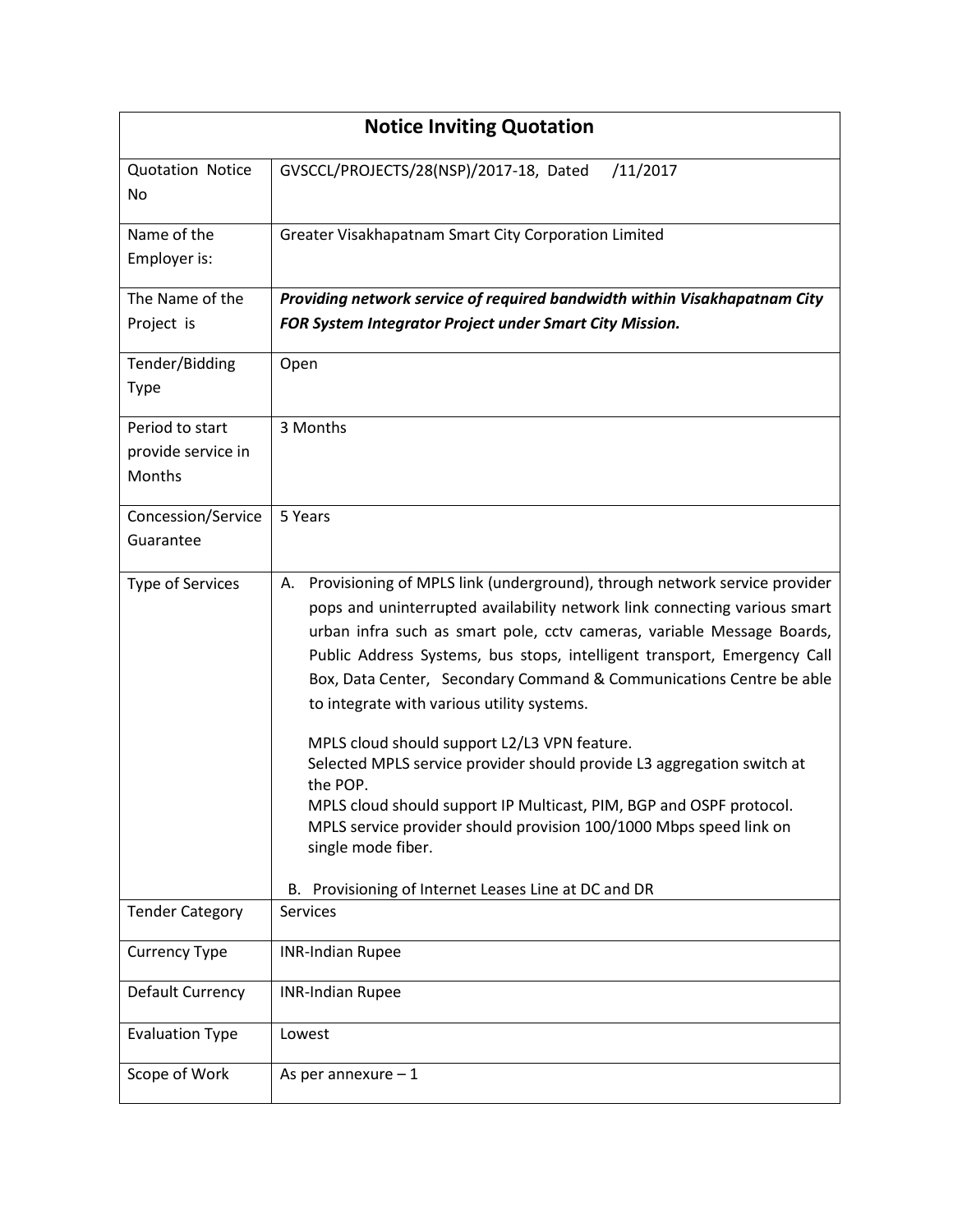| Consortium/Joint                             | <b>Maximum Two Members</b>                                                                                    |  |  |  |
|----------------------------------------------|---------------------------------------------------------------------------------------------------------------|--|--|--|
| Venture                                      |                                                                                                               |  |  |  |
| <b>Transaction Fee</b>                       | Rs 10,000/- in the form of DD, Payable in favour of Managing Director GVSCCL,                                 |  |  |  |
|                                              | Visakhapatnam                                                                                                 |  |  |  |
| <b>TENDER DATES:</b>                         |                                                                                                               |  |  |  |
| Document Down                                | 10/11/2017 7.00 P.M                                                                                           |  |  |  |
| Load Start Date &<br>Time                    |                                                                                                               |  |  |  |
|                                              |                                                                                                               |  |  |  |
| Last date of receipt                         | By Electronic submission/Physical Submission (Within 5 days from Publishing of                                |  |  |  |
| of queries on<br>Tender                      | NIT). Replies to the Pre-Bid addendum queries will be uploaded in<br>www.gvmc.gov.in as corrigendum/addendum. |  |  |  |
|                                              |                                                                                                               |  |  |  |
|                                              | Queries may be mailed to visakhapatnamsmartcity@gmail.com                                                     |  |  |  |
|                                              | NOTE: The Bidders shall check the addendum before final submission of bids.                                   |  |  |  |
| Technical                                    | 15/11/2017 3.00 P.M.                                                                                          |  |  |  |
| Clarification                                |                                                                                                               |  |  |  |
| Meeting                                      |                                                                                                               |  |  |  |
| <b>Bid Submission</b>                        | 25/11/2017 3.30 P.M.                                                                                          |  |  |  |
| Closing Date &<br>Time                       | Submission in sealed cover with separate technical and financial separate                                     |  |  |  |
|                                              | covers in single envelop. To be dropped in tender box at GVSCCL office.                                       |  |  |  |
| <b>Bid Validity Period</b>                   | 30 Days                                                                                                       |  |  |  |
| <b>Tender Inviting Authority Particulars</b> |                                                                                                               |  |  |  |
| Officer Inviting                             | Managing Director, Greater Visakhapatnam Smart City Corporation                                               |  |  |  |
| <b>Bids</b>                                  | Limited(GVSCCL), Visakhapatnam                                                                                |  |  |  |
| <b>Bid Opening</b>                           | Managing Director (GVSCCL)                                                                                    |  |  |  |
| Authority                                    |                                                                                                               |  |  |  |
| Department<br>Address for                    | ROOM NO 306, TENNETI BHAVAN, ASILMETTA, VISAKHAPATNAM, ANDHRA<br>PRADESH, INDIA, Pin; 530003;                 |  |  |  |
| Submission of                                | Mobile: 9603336622                                                                                            |  |  |  |
| Documents and                                | Electronic mail address: visakhapatnamsmartcity@gmail.com                                                     |  |  |  |
| communication                                | Web page: www.gvmc.gov.in                                                                                     |  |  |  |
|                                              |                                                                                                               |  |  |  |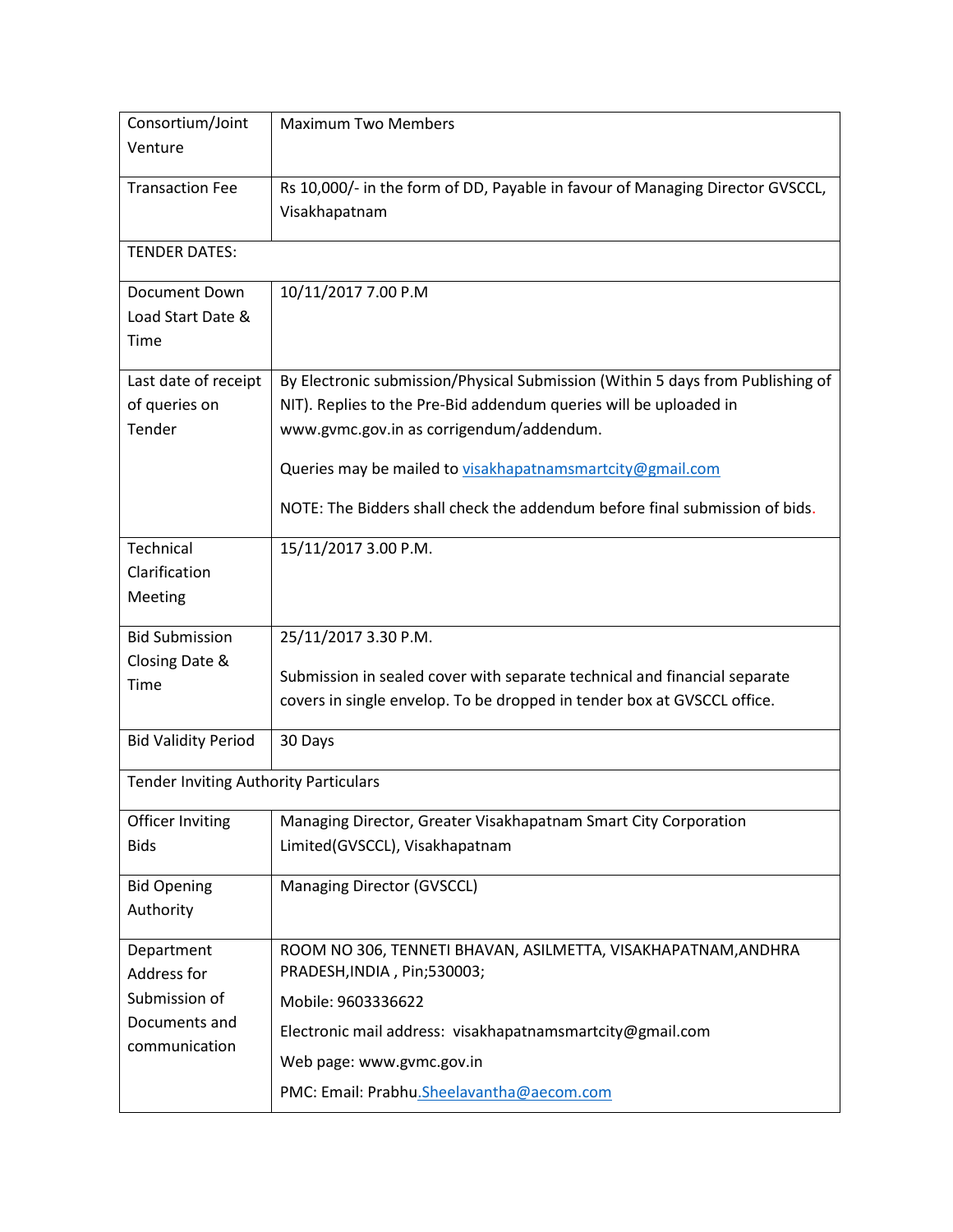|                                                                                                            | <b>Bid Security (EMD)</b><br>INR Rs 5,00,000.00 in the form of Bank guarantee or DD from a nationalised |                                          |             |                                 |                                                                                                                                                                                                                                            |                      |
|------------------------------------------------------------------------------------------------------------|---------------------------------------------------------------------------------------------------------|------------------------------------------|-------------|---------------------------------|--------------------------------------------------------------------------------------------------------------------------------------------------------------------------------------------------------------------------------------------|----------------------|
|                                                                                                            | <b>Details:</b><br>bank                                                                                 |                                          |             |                                 |                                                                                                                                                                                                                                            |                      |
| <b>Bid Security in</b><br>Managing Director, Greater Visakhapatnam Smart City Corporation                  |                                                                                                         |                                          |             |                                 |                                                                                                                                                                                                                                            |                      |
| Favour of<br>Limited(GVSCCL), Visakhapatnam                                                                |                                                                                                         |                                          |             |                                 |                                                                                                                                                                                                                                            |                      |
|                                                                                                            |                                                                                                         | <b>Required Tender Document Details:</b> |             |                                 |                                                                                                                                                                                                                                            |                      |
| S.No.                                                                                                      | <b>Document Name</b>                                                                                    |                                          |             | <b>Stage</b>                    |                                                                                                                                                                                                                                            | <b>Document Type</b> |
| $\mathbf{1}$                                                                                               | <b>Registration Certification</b>                                                                       |                                          |             | Pre-Qualification               |                                                                                                                                                                                                                                            | Mandatory            |
| $\overline{2}$                                                                                             | <b>EMD</b>                                                                                              |                                          |             | Pre-Qualification               |                                                                                                                                                                                                                                            | Mandatory            |
| 3                                                                                                          | <b>Document Fee</b>                                                                                     |                                          |             | Pre-Qualification               |                                                                                                                                                                                                                                            | Mandatory            |
| 4                                                                                                          |                                                                                                         | VAT/GST Registration Copy                |             | Pre-Qualification               |                                                                                                                                                                                                                                            | Mandatory            |
| 5                                                                                                          | <b>PAN CARD</b>                                                                                         |                                          |             | Pre-Qualification               |                                                                                                                                                                                                                                            | Mandatory            |
| 6                                                                                                          |                                                                                                         | Annual Turnover Certificate certified by |             | Pre-Qualification               |                                                                                                                                                                                                                                            | Mandatory            |
|                                                                                                            | <b>Chartered Accountant</b>                                                                             |                                          |             |                                 |                                                                                                                                                                                                                                            |                      |
| $\overline{7}$<br>Experience Certificate as per the<br>requirement                                         |                                                                                                         |                                          | Eligibility |                                 | Mandatory                                                                                                                                                                                                                                  |                      |
| Details of Similar Works completed<br>8<br>During the last Ten Financial years (i.e.<br>From 2007 to-2017) |                                                                                                         |                                          | Eligibility |                                 | Mandatory                                                                                                                                                                                                                                  |                      |
| 9                                                                                                          | <b>Solvency Certificate</b>                                                                             |                                          |             | Eligibility                     |                                                                                                                                                                                                                                            | Mandatory            |
| 10                                                                                                         | If any other documents as per the<br>requirement                                                        |                                          |             | Eligibility                     |                                                                                                                                                                                                                                            | Mandatory            |
| <b>General Terms &amp; Conditions</b>                                                                      |                                                                                                         |                                          |             | As per FIDIC GOLD BOOK Document |                                                                                                                                                                                                                                            |                      |
| <b>Registration Certificate</b>                                                                            |                                                                                                         |                                          |             |                                 | Should be Company registered<br>under Companies Act, 1956<br>Registered with the Indian Service<br>Tax Authorities and local Sales tax<br>Authorities (as applicable) should<br>of and Electrical / network/<br>Telecommunication services |                      |
| <b>Annual Turnover</b>                                                                                     |                                                                                                         |                                          |             |                                 | <b>Bidder's Annual Sales Turnover</b><br>(global / India based) generated                                                                                                                                                                  |                      |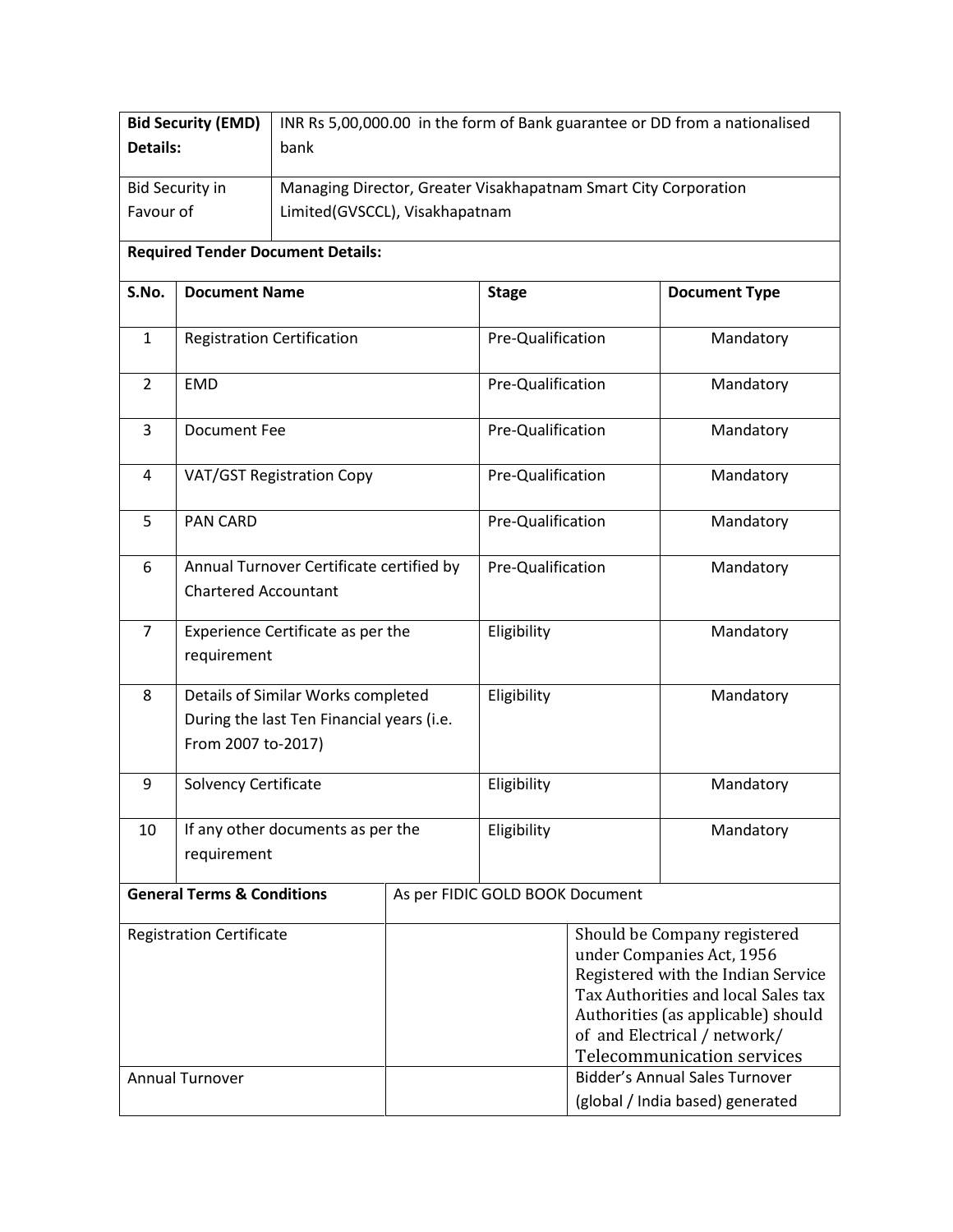|                              |                                  |                 |                                                                                                          | from services related to providing<br>services during any one year in the<br>last ten financial years, should be at<br>least INR 5 (five) crores |                   |
|------------------------------|----------------------------------|-----------------|----------------------------------------------------------------------------------------------------------|--------------------------------------------------------------------------------------------------------------------------------------------------|-------------------|
| <b>Technical Requirement</b> |                                  |                 |                                                                                                          | 1. Presence of PoPs in the Vizag<br>city to cater to the project<br>need.<br><b>MPLS</b> license<br>2.                                           |                   |
| Similar Works                |                                  |                 | At least for one No. of govt./Private<br>clients to whom MPLS connectivity<br>services is being provided |                                                                                                                                                  |                   |
|                              | <b>Liquid Assets/Solvency</b>    |                 | 2.00 Cr                                                                                                  |                                                                                                                                                  |                   |
|                              | <b>Geographical Particulars:</b> |                 |                                                                                                          |                                                                                                                                                  |                   |
| S.                           | <b>State</b>                     | <b>District</b> | <b>Mandal</b>                                                                                            | <b>Assembly</b>                                                                                                                                  | <b>Parliament</b> |

| --        | -----                 | -------           |               | .                      | .             |
|-----------|-----------------------|-------------------|---------------|------------------------|---------------|
| <b>No</b> |                       |                   |               |                        |               |
|           | <b>Andhra Pradesh</b> | Visakha<br>patnam | Visakhapatnam | Visakhapatnam-<br>East | Visakhapatnam |
|           |                       |                   |               |                        |               |

#### **GENERAL CONDITIONS OF THE BID:**

#### **1. Procedure for Bid Submission:**

The bidder shall submit his response through Bid Submission one hard Copy of technical documents (Cover A) shall be submitted as per the requirement of NIT in one cover. One hard Copy of Financial Bid/Proposal (Cover B) is submitted in separate envelop. Cover A and B shall be put in single cover for submission

The bidder shall attach copies of all the required documents for the specific tender during the bid submission as per the tender notice and bid document.

## **2. Evaluation:**

The bids submitted shall be evaluated for technical qualification and only the financial cover of qualified bidder shall be opened.

## **3. Unsuccessful Bidder EMD Refund Process:**

The Bid is declared unsuccessful, under the following circumstances. Bid submitted by the bidder is not the lowest Bid. Upon finalisation of the L1 Bid. Technical Disqualification of the Bid in case of 2 cover system. EMD refund will be initiated by the Tender Inviting Authority within 30 days from the date of publishing the Decision/Result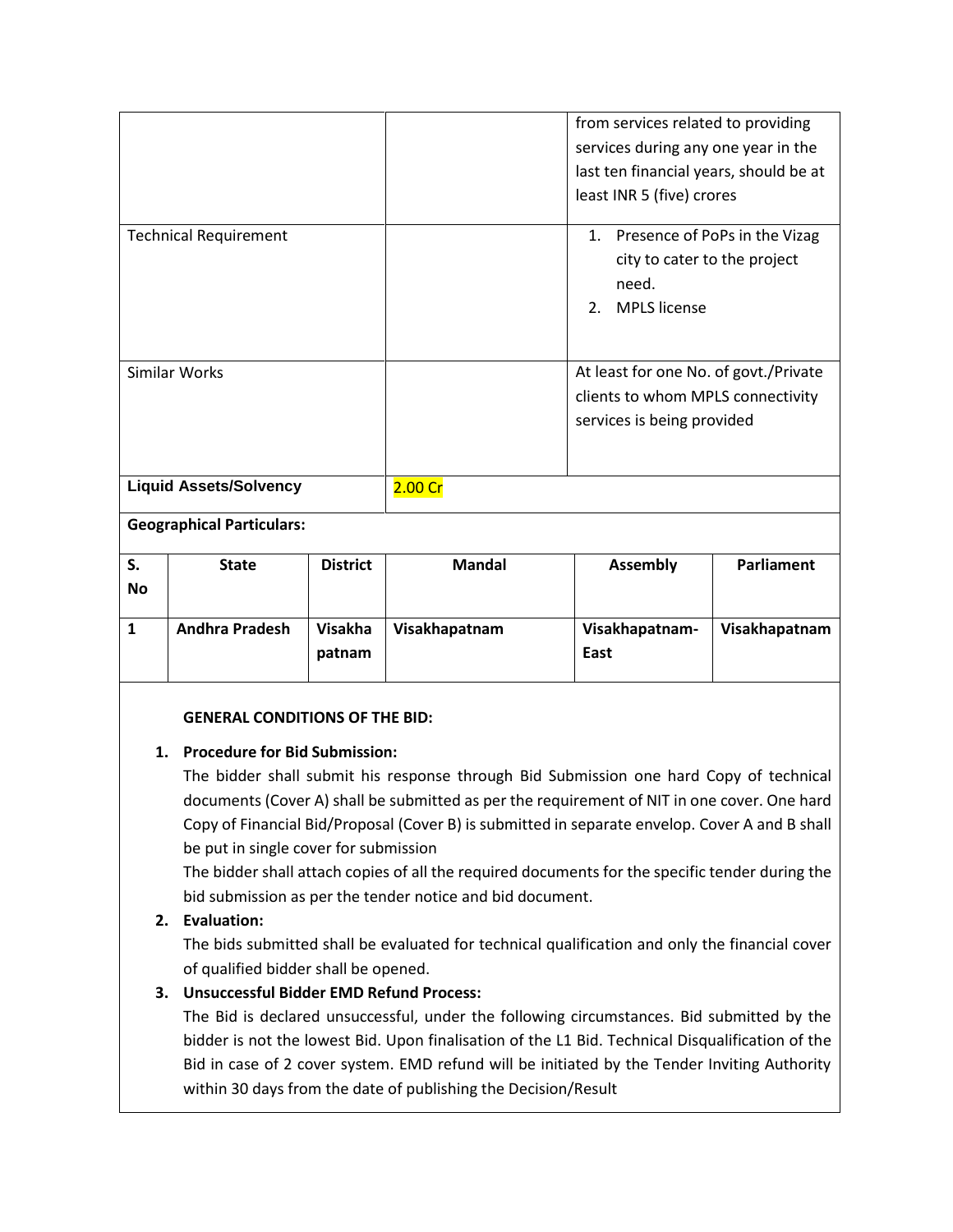#### **4. Tender Document:**

The bidder is requested to download the tender document and read all the terms and conditions mentioned in the tender Document and seek clarification/s from any from the Tender Inviting Authority. The bidder has to keep track of any changes by viewing the Addendum/Corrigendum issued by the Tender Inviting Authority on time- to- time basis in the [www.gvmc.gov.in](http://www.gvmc.gov.in/) web site. The Department calling for tenders shall not be responsible for any claims /problems arising out of this.

#### **SPECIAL CONDITIONS OF THE BID**

- 1. All the necessary infrastructure should be taken into consideration by the Network Service Provider (NSP) while bidding and the NSP should give the last mile connectivity at the proposed locations in plug and play mode.
- 2. All the locations proposed should be connected only through underground and should take redundancy into consideration.
- 3. The list of locations proposed might be changed subjected to site conditions at the location. However there may not be hardly any changes.
- 4. The NSP should take into consideration while offering the quote that the authority shall take the services from the successful bidder for at least 5 years from the date of commencing the operations subjected to the satisfaction of the authority. The bidders should quote the recurring charges per annum in the financial quote(form annexed with the bid document)
- 5. The authority might upon taking the quotations from the bidders may enter into agreement with the least quoted bidder.
- **6.** The payments to the successful NSP selected shall be made on a quarterly mode.
- **7.** The authority shall facilitate in getting Right of way permissions.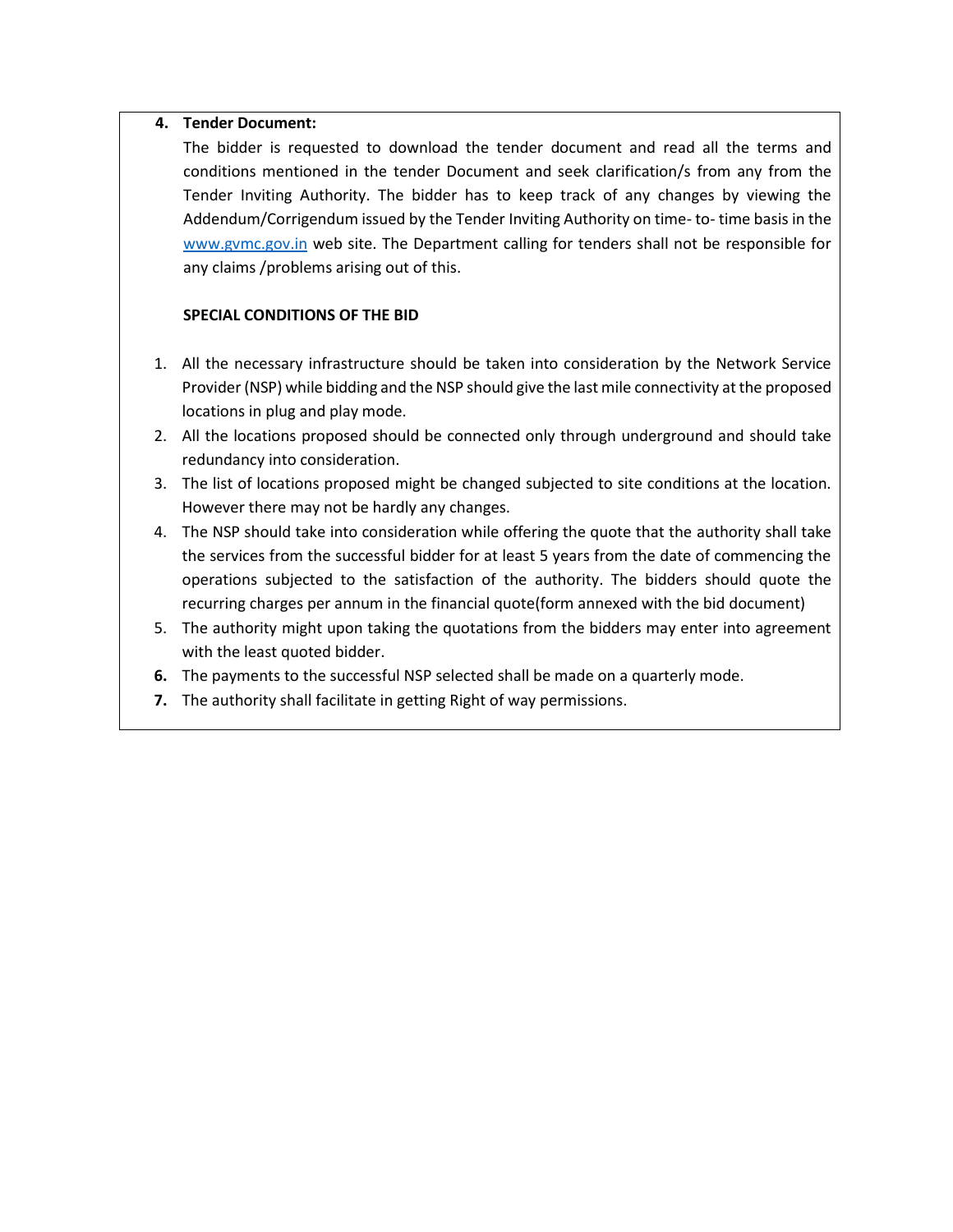## **Form-1: Required Tender Document check List (should be submitted in Envelope-A)**

| S.No.          | <b>Document Name</b>                                                                                  | <b>Stage</b>      | <b>Document Type</b> | <b>Tick the</b><br><b>Submitted</b> |
|----------------|-------------------------------------------------------------------------------------------------------|-------------------|----------------------|-------------------------------------|
| $\mathbf{1}$   | <b>Registration Certification</b>                                                                     | Pre-Qualification | Mandatory            |                                     |
| $\overline{2}$ | <b>EMD</b>                                                                                            | Pre-Qualification | Mandatory            |                                     |
| 3              | <b>Document Fee</b>                                                                                   | Pre-Qualification | Mandatory            |                                     |
| 4              | VAT/GST Registration Copy                                                                             | Pre-Qualification | Mandatory            |                                     |
| 5              | <b>PAN CARD</b>                                                                                       | Pre-Qualification | Mandatory            |                                     |
| 6              | Annual Turnover Certificate certified by<br><b>Chartered Accountant</b>                               | Pre-Qualification | Mandatory            |                                     |
| $\overline{7}$ | Experience Certificate as per the<br>requirement                                                      | Eligibility       | Mandatory            |                                     |
| 8              | Details of Similar Works completed<br>During the last Ten Financial years (i.e.<br>From 2007 to-2017) | Eligibility       | Mandatory            |                                     |
| 9              | Solvency Certificate                                                                                  | Eligibility       | Mandatory            |                                     |
| 10             | If any other documents as per the<br>requirement                                                      | Eligibility       | Mandatory            |                                     |

Note: All the required documents shall be enclosed along with the checklist in the envelope-A

**Yours Sincerely**

**Authorised Signature**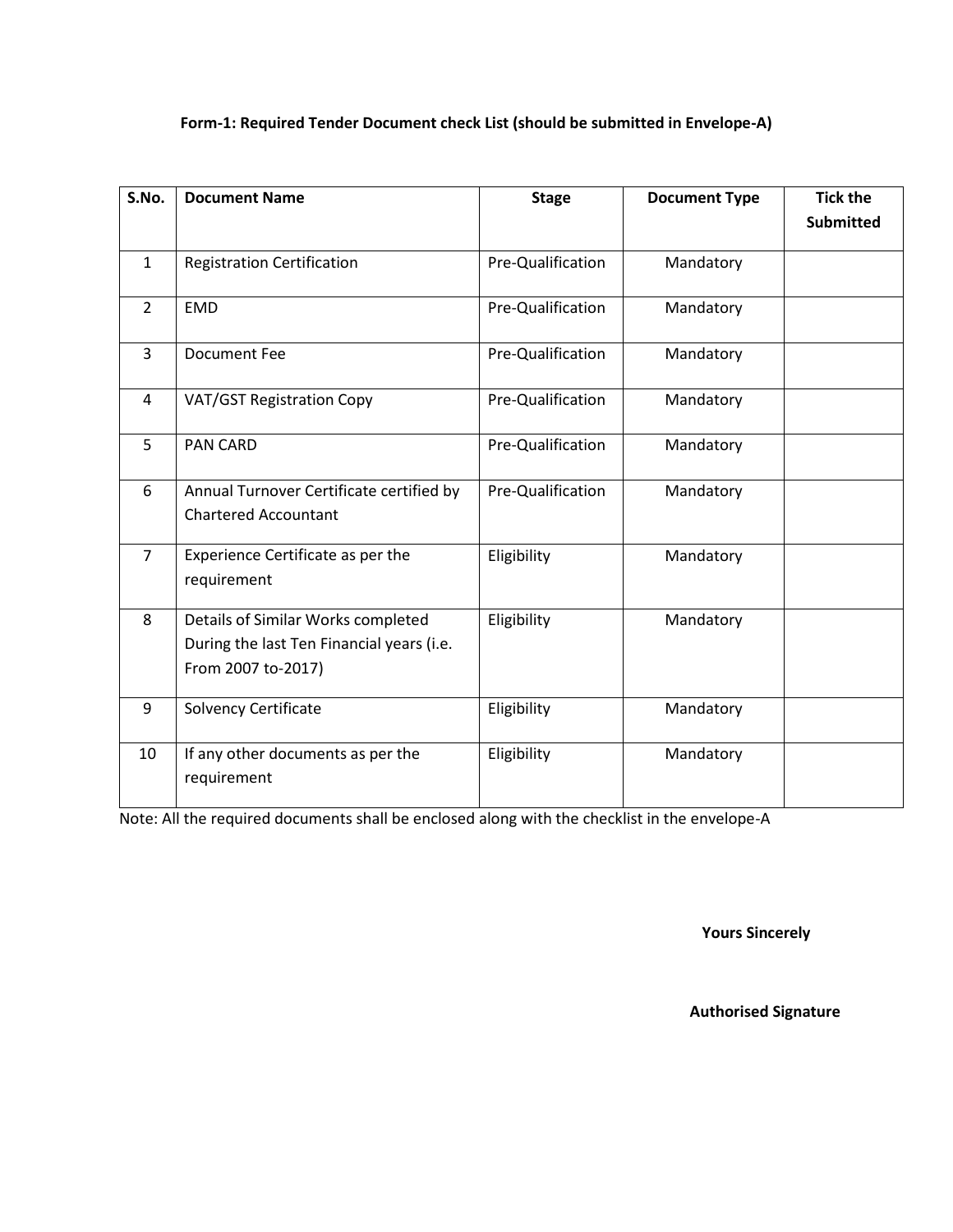#### **Annexure-1: Scope of Work**

#### **1. Brief introduction of the Project:**

**7. Primary Command and** 

**Communication Center**

**8. Secondary Command and Communication Center**

Visakhapatnam City is ranked as 8th in the list of Smart City Mission launched by the GoI. As a part of Smart Mission for Visakhapatnam, System integrator project is one of the project being executed by the Authority. In this regard, as a part of the project, a command and Communication Centre(CCC) is being setup for effective Surveillance, monitoring and coordination especially in disaster like situations . The CCC is connected to the field level CCTV, PA, RLVD, ECB, Smart Poles etc. proposed at various locations under the project. Accordingly the network is one of the important component which connects the entire project.

| project: |                                    |                 |                        |
|----------|------------------------------------|-----------------|------------------------|
| S.NO     | <b>COMPONENT/DEVICE</b>            | <b>QUANTITY</b> | <b>NO OF LOCATIONS</b> |
| 1.       | <b>CCTV(including RLVS/ANPR)</b>   | 500             | 80                     |
| 2.       | <b>Smart Poles</b>                 | 50              | 50                     |
| 3.       | <b>Public Announcement Systems</b> | 50              | 50                     |

**4. ECB 50 50**

**5. Variable Message Board 10 10**

**6. Signals 50 50**

**9. Data Recovery 1 1**

**1 1**

**1 1**

**2. Quantity of different components(Key components) proposed at various locations under the project:**

| Note: However there were few locations very the above components are located at one             |
|-------------------------------------------------------------------------------------------------|
| location. For example at Nehru circle- CCTV, RLVD, PA, ECB are proposed for installation in one |
| location.                                                                                       |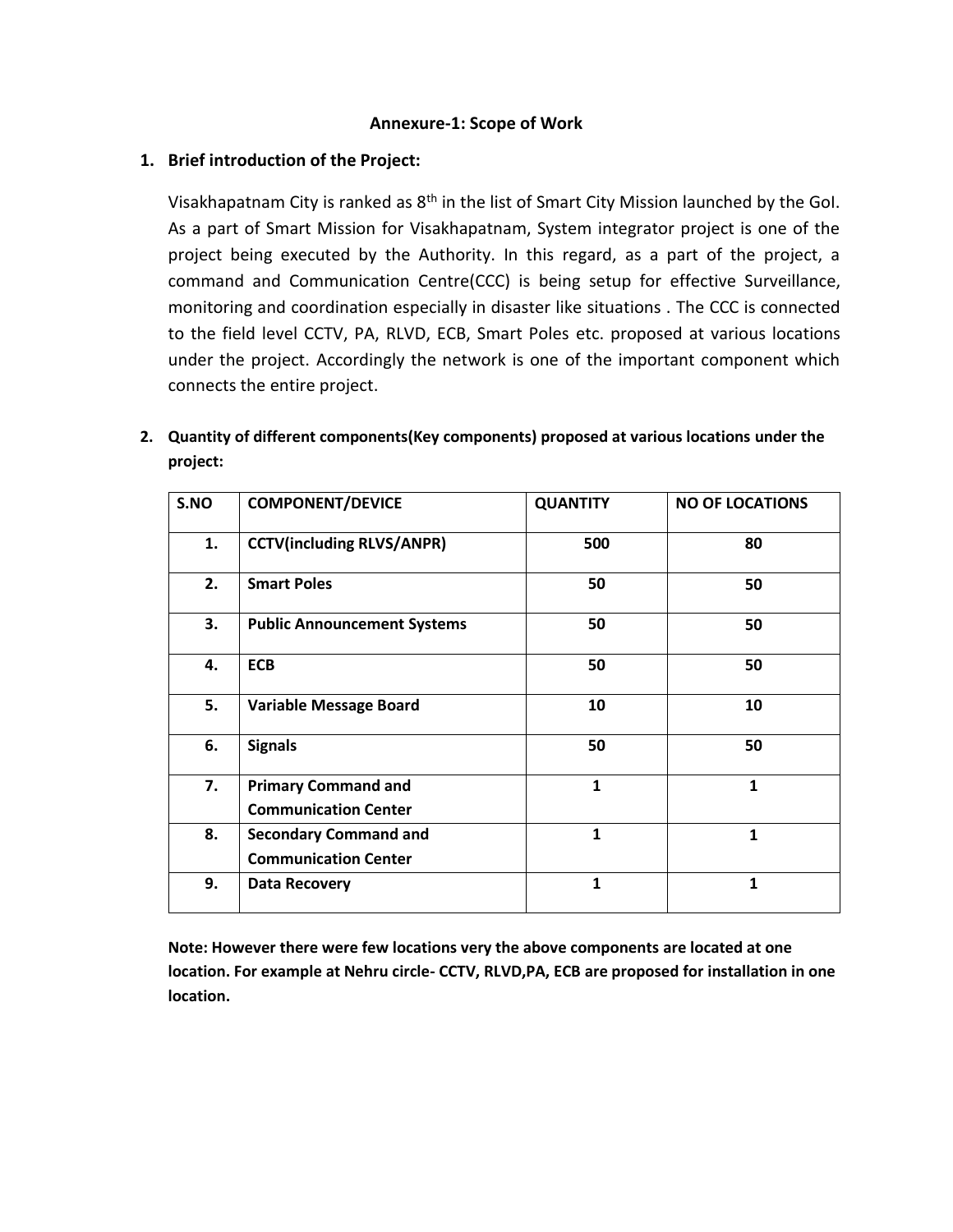### **Network architecture of the project**

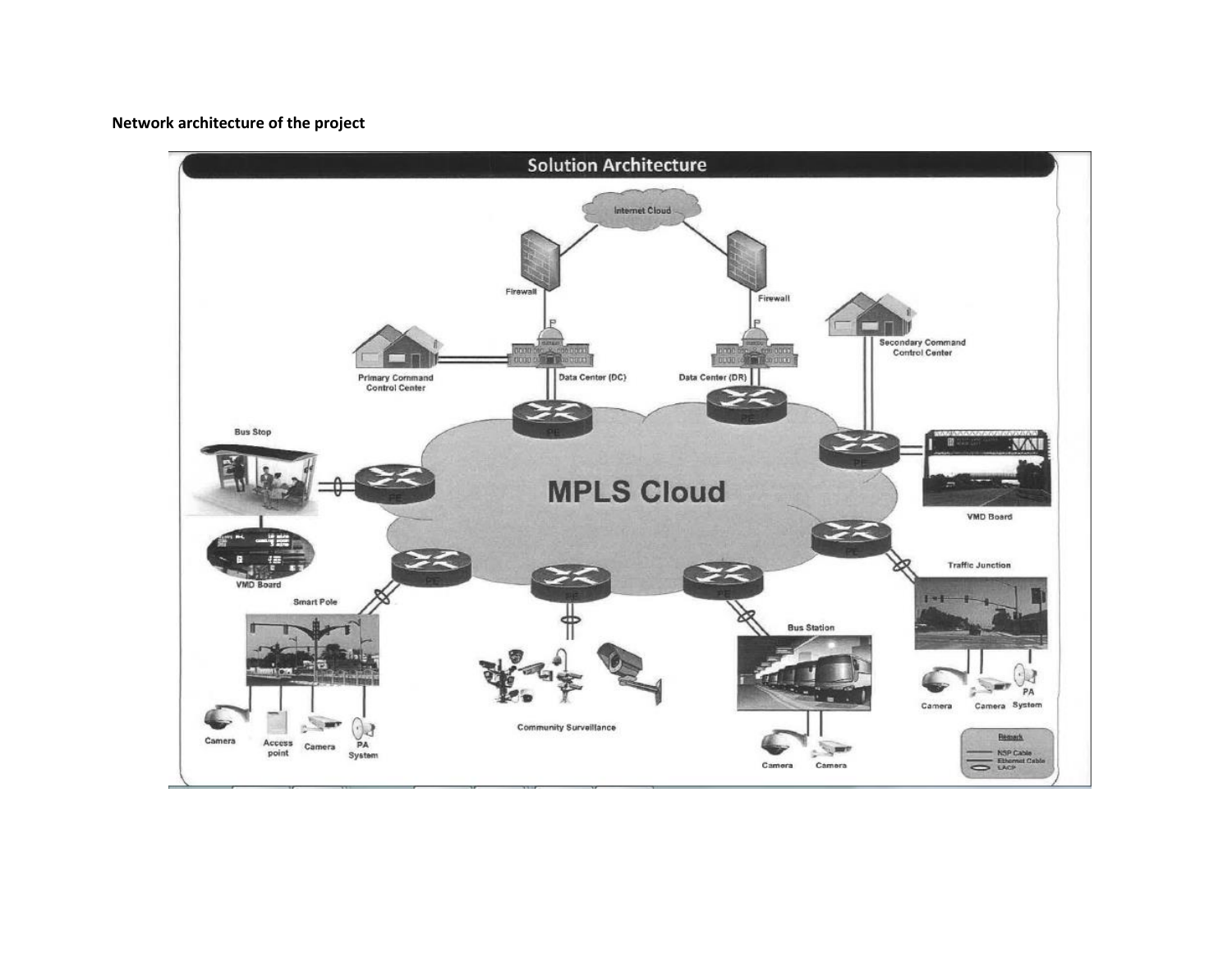# **3. Proposed locations List for various components/devices under the project:**

The list of the proposed locations is attached in below along with this tender document. Most of the location requirements along with Lat Lon Coordinates are given.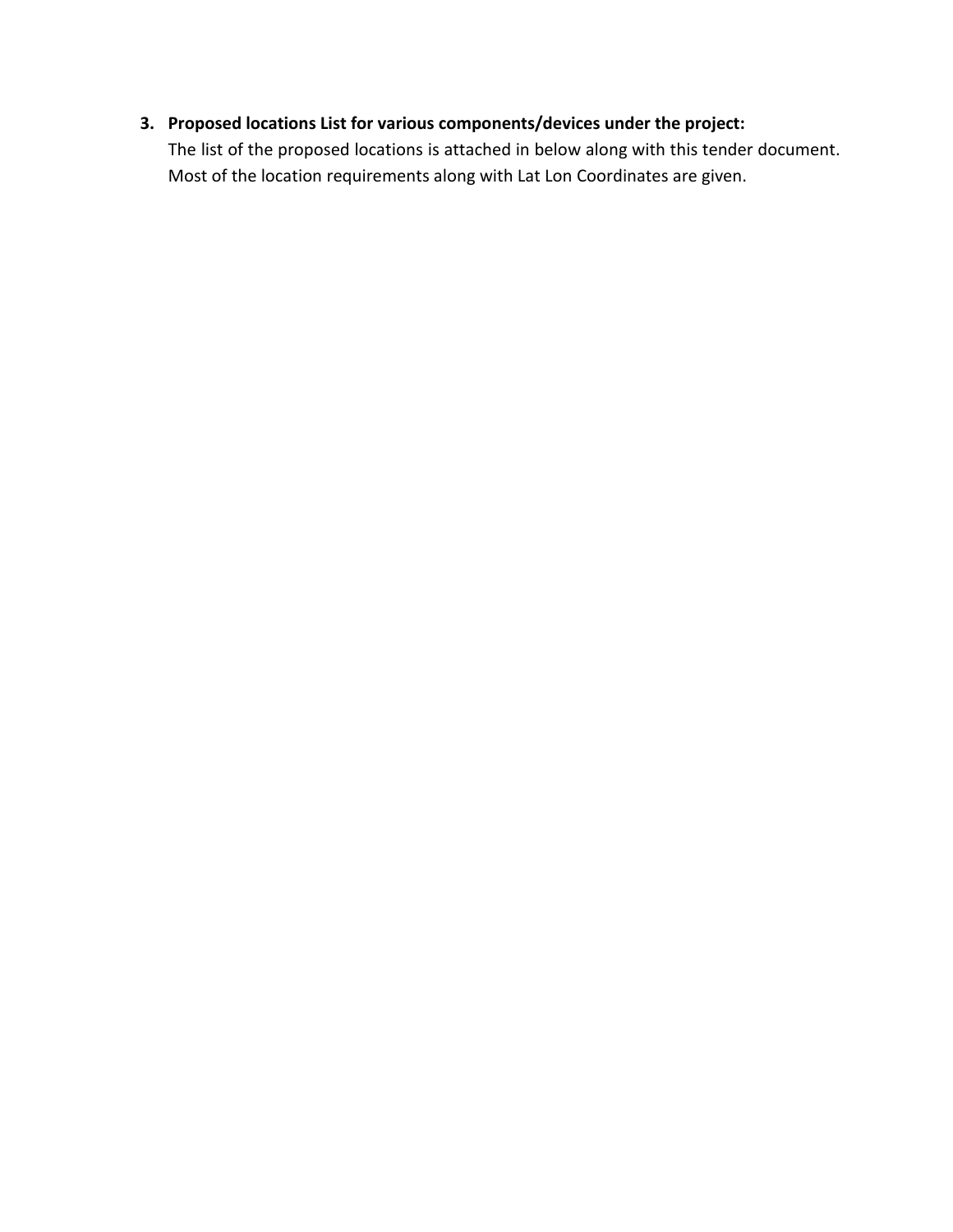## **Form – 2: Financial Quotation Format (should be submitted in a separate Envelope-B)**

**To The Managing Director & CEO GVSCCL, Visakhapatnam**

#### Dear Sir,

This is with reference to the scope of work and the tender document, please find the financial quotation below offered by (Company name) M/s\_\_\_\_\_\_\_\_\_\_\_\_\_\_\_\_\_\_\_\_\_\_\_\_\_\_\_\_\_\_\_\_\_\_\_\_\_\_\_\_ for providing the Network service as per the scope of work state in the tender document. The amount is quoted per annum:

| S. No        | <b>Item Description</b>                                                                                                                                                                                                                                                                                                                                                                                                                                                                                                                                                                                                                                                                                                                                                                                                                          | Quantity  | <b>Amount In INR</b>                |
|--------------|--------------------------------------------------------------------------------------------------------------------------------------------------------------------------------------------------------------------------------------------------------------------------------------------------------------------------------------------------------------------------------------------------------------------------------------------------------------------------------------------------------------------------------------------------------------------------------------------------------------------------------------------------------------------------------------------------------------------------------------------------------------------------------------------------------------------------------------------------|-----------|-------------------------------------|
| $\mathbf{1}$ | Provisioning of MPLS link (underground), through<br>network service provider PoPs and uninterrupted<br>availability network link connecting various smart<br>urban infra such as smart pole, CCTV cameras,<br>Variable message boards, Public address systems,<br>bus stops, intelligent transport, emergency call<br>box, Data Center, Secondary Command &<br>Communications Center be able to integrate with<br>various Utility systems. As per the scope of work<br>Specified for five years.<br>MPLS cloud should support L2/L3 VPN feature.<br>Selected MPLS service provider should provide L3<br>aggregation switch at the POP.<br>MPLS cloud should support IP Multicast, PIM, BGP<br>and OSPF protocol.<br>MPLS service provider should provision 100/1000<br>Mbps speed link on single mode fiber.<br>SLA for Uptime of >99.5% Monthly | Per Annum | (Pls<br>Rs.<br>quote in words also) |